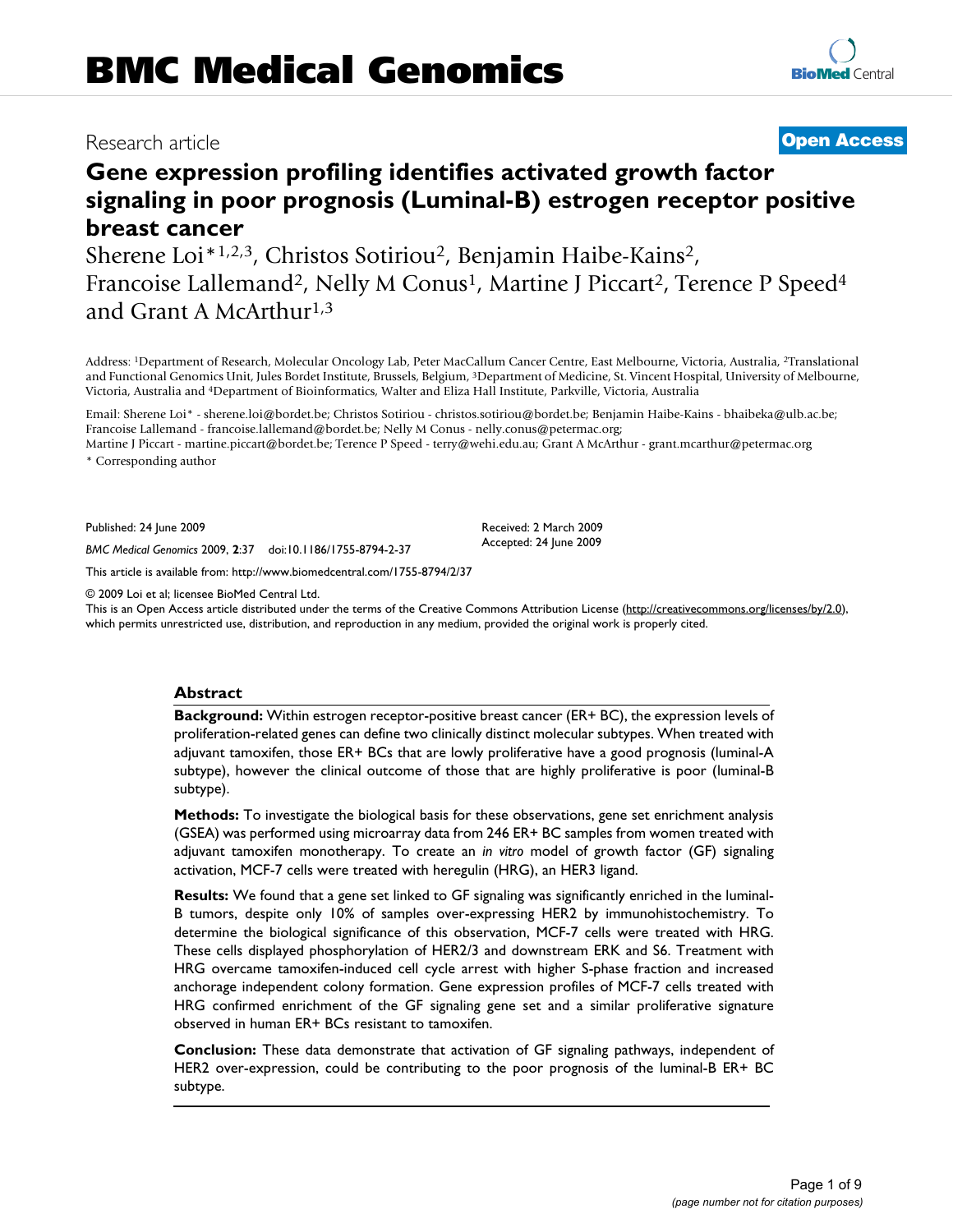#### **Background**

Gene expression profiling has given new insight into the heterogeneity of estrogen receptor positive breast cancers (ER+ BC). In particular, much interest has focused on predicting resistance in tamoxifen-treated patients, given the emergence of alternative anti-estrogen therapies and targeted biological agents [1]. There are several predictive gene sets and assays that have been developed to identify groups of ER+ BC that have a poor clinical outcome despite tamoxifen treatment [2-6]. Previously, by using a meta-analytical approach in over 2800 breast cancers, we have shown that proliferation and cell cycle-related genes are the most powerful predictors of prognosis in breast cancer and seems to be the common biological signal linking many of these prognostic predictors, despite the different methods of discovery and lack of significant gene overlap [6-8]. Using a quantitative proliferation index called a Grade Gene-expression Index (GGI- genomic grade) [8], we were able to divide ER+ BC according to their cellular proliferative activity into two prognostic groups associated with statistically distinct clinical outcome [6]. These subgroups are highly correlated to other commonly cited molecular classifications of breast cancer: the luminal A/B classification [9] and the good and poor prognostic subgroups produced by the 21-gene Recurrence Score [4,6] similar to the low and high genomic grade ER+ BC subtypes respectively.

However, whilst many gene classifiers exist for predicting prognosis in women with ER+ BC treated with tamoxifen, there has been little focused biological investigation into the mechanisms that could be contributing to the relative tamoxifen resistance and the increased proliferative activity in the high risk, luminal-B ER+ BC subtype. Elucidation of the relevant dysfunctional pathways would ultimately lead to new strategies to treat the poor prognosis subgroup and may eventually prove a more clinically relevant way to stratify treatment options for breast cancer patients. Whilst gene expression data has demonstrated its ability to identify subsets of disease, predict disease outcome or response to therapeutics [9-13], extracting useful biological data from whole genome microarray data to identify new therapeutic approaches in the clinical setting remains a significant challenge. Recently, a new computational method of analysis known as gene-set enrichment analysis (GSEA) [14] has provided a new approach of identifying potentially relevant oncogenic pathways that may be correlated with particular phenotypes. This pathway orientated approach has advantages over the individual gene analyses which can often fail to put genes into context and can be difficult to reproduce across different datasets. This concept was originally demonstrated in a study which identified a set of genes involved in oxidative phosphorylation, whose expression was concurrently decreased in human diabetic muscle when no single gene was significant by classical analysis, emphasizing the importance of elucidating pathway relationships [15]. However GSEA still remains hypothesis generating and requires experimental validation. Bearing this in mind, we report the use of GSEA to generate hypotheses about dysfunctional biological pathways that could be driving proliferation and contributing to the poor outcome of the tamoxifen-treated, highly proliferative (luminal-B) ER+ BC subtype.

#### **Methods**

#### *Human breast cancer microarray dataset*

Our current analysis uses a microarray dataset of 246 early- stage breast cancer samples, all of whom were classified as estrogen receptor (ER) positive and had received adjuvant tamoxifen monotherapy only. These samples have been previously used in another study (methods and demographics are described in Loi *et al*. [6] with the raw data available at the Gene Expression Omnibus (GEO) repository database [http://www.ncbi.nlm.nih.gov/geo/,](http://www.ncbi.nlm.nih.gov/geo/) accession code GSE6532. Microarray analysis was performed with Affymetrix™ U133A Genechips® (Affymetrix, Santa Clara, CA) according to Affymetrix<sup>™</sup> protocols. There were 99 tumors classified as highly proliferative (high-risk, luminal-B ER+ BC subtype) tumors and 147 lowly proliferative (low-risk, luminal-A ER+ BC subtype) tumors used for this analysis. Each hospital's institutional ethics board approved the use of the tissue material for research purposes.

Data was also analyzed through the use of Ingenuity Pathways Analysis [\(http://www.ingenuity.com;](http://www.ingenuity.com) Ingenuity Systems, Redwood City, CA) version 6.0.

#### *Gene set enrichment analysis (GSEA)*

Gene set enrichment analysis was performed using the GSEA software version 1.0 developed by Subramanian and colleagues at the Broad Institute [14][http://](http://www.broad.mit.edu/gsea/) [www.broad.mit.edu/gsea/](http://www.broad.mit.edu/gsea/). For this analysis we compared low and high-risk ER+ subtypes and looked for enrichment of the C2 curated catalogue of functional genes sets. We also curated from the literature gene sets representing ERBB2/growth factor activation from Perou et al (see Additional file 1) [9], androgen receptor [16], *RAS, MYC SRC, E2F3* and β-Catenin [17] oncogenic pathway dysregulation. 1000 permutations were used to test significance of enrichment.

In brief, GSEA is a supervised method of elucidating differential expression (enrichment) of gene sets from gene expression data. These sets contain genes that share or relate to a common biological function and are determined *a priori*. The computational method ranks all genes in the data set based on their correlation with the two phenotypes being compared (in this case low vs. high-risk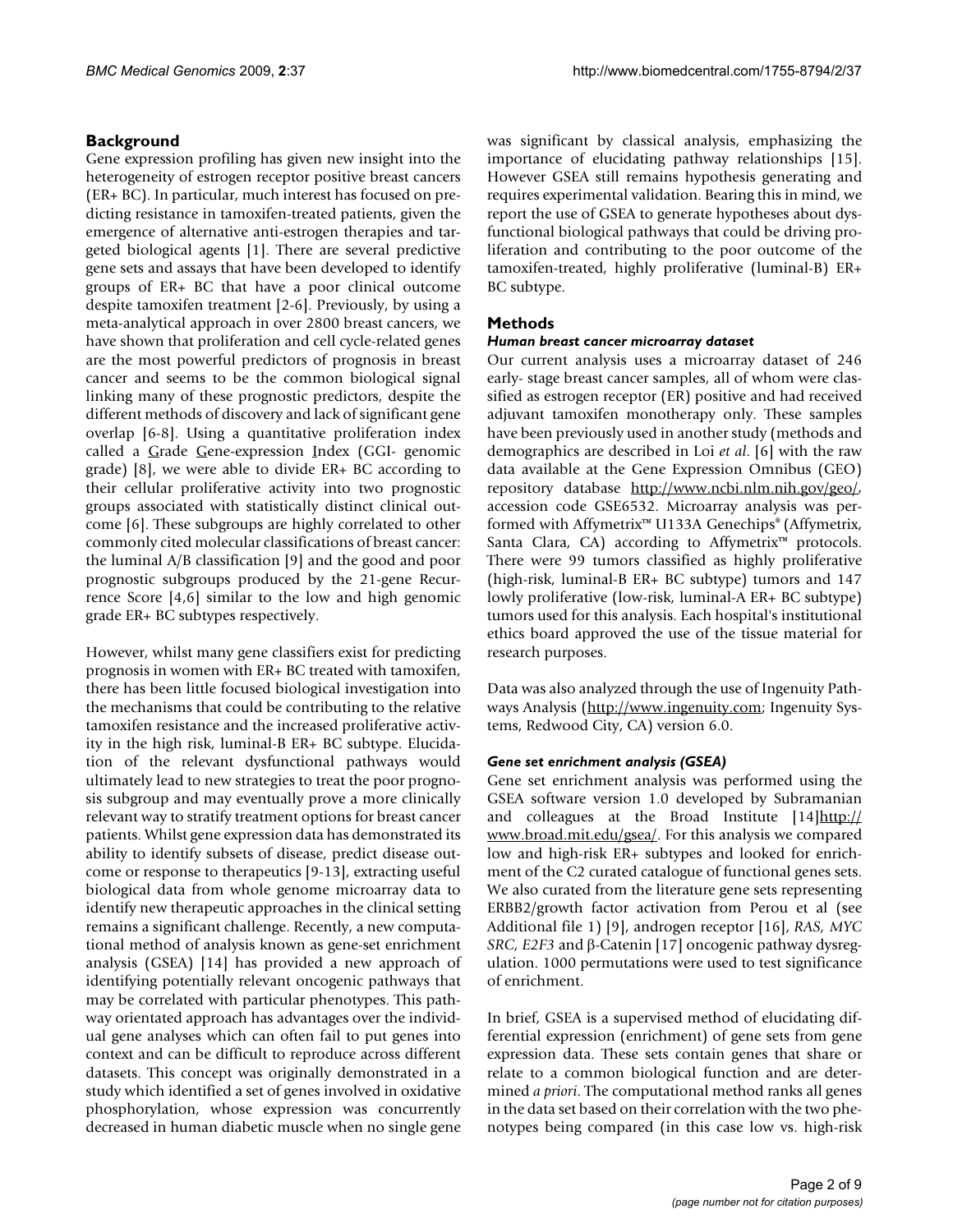ER+ BC subtypes). It then identifies the rank positions of the members of the specified gene set in relation to either phenotype and calculates an enrichment score (ES) which reflects the degree to which a gene set is over represented at the extremes. The class labels are then permutated to compare the ES obtained by the specific gene set to that obtained across random classes to calculate a p value for enrichment. To control for multiple hypothesis testing, a false discovery rate (FDR) is calculated to control the proportion of false positives.

#### *Cell Culture and treatment*

MCF-7 and SK-BR3 cells were grown at  $37^{\circ}$ C, 5% CO<sub>2</sub> in phenol-red free Improved Modified Eagle's medium (IMEM) supplemented with 5% fetal bovine serum. Cells were plated in 100 mm dishes and grown to 80% confluence. To create an *in vitro* model the highly proliferative ER+ subtype with growth factor (GF) pathway activation, MCF-7 cells were treated with heregulin-beta 1 [HRG-CytoLab/Peprotech Asia] [18]. Before treatment, cells were serum starved for 24 hours. Cells were then treated with vehicle (ethanol), estrogen [E2- Sigma] (1 nM), tamoxifen [TAM] (4-hydroxy-tamoxifen-Sigma, 100 nM), heregulin-beta 1 [HRG- CytoLab/Peprotech Asia] (10 ng/ mL) or tamoxifen and heregulin [TAM-HRG] (same concentrations) for 24 hours (the cells treated for western blot analysis were incubated for 20 minutes in the presence of the relevant stimulus) prior to collection.

#### *Cell cycle analysis*

Cells described above were collected for cell cycle analysis. Cells were analyzed using flow cytometric analysis. Cells were labeled with Bromodeoxyuridine (BrdU, Sigma) and then fixed and stained with bromodeoxyuridine-conjugated FITC and propidium iodide. BrdU was detected with anti-BrdU (Becton Dickinson) and cell cycle analysis was carried out using a Becton Dickinson FACScan.

#### *Antibodies*

Antibodies against ERB2 (# 2242), ERB3 (# 4754), phosphorylated ERB2 (Tyr877; # 2241), ERB3 (Tyr1289; # 4791), tyrosine (P-Tyr-100; # 9411), AKT (S473; # 9271, S6 (S235/236; # 2211) and ERK (T202/Y204; # 9101) were obtained from Cell Signaling and β actin from MP Biomedicals. Cell Signaling antibodies were used at 1:1000 dilution and β actin at 1:20,000.

#### *Immunoblots*

After treatment, cells were rinsed in PBS and lysed for 20 min in ice cold 1% NP40 lysis buffer (50 mM Tris-HCl pH 7.5, 120 mM NaCl, 1 mM EDTA, 50 mM NaF, 40 mM βglycerophosphate, 0.1 mM  $\text{Na}_3\text{VO}_4$ , 1 mM benzamidine, 1% NP40,1 mM PMSF, 1 protease inhibitor cocktail tablet – Roche –/10 ml lysis buffer). Cellular debris was removed by  $2 \times 10$  min centrifugation at  $4^{\circ}$ C. Protein

concentration was determined in the supernatants by Lowry (BioRad kit) and aliquots of 50 (g proteins were separated in reducing denaturing conditions by standard SDS-PAGE gel electrophoresis on 10% gels. SK-BR-3 cell lysates (+/- HRG) were run on each gel as controls for HER2 overexpression. Blotting of proteins, incubation with antibodies and protein detection was done as previously described using the LiCor Odyssey infrared Imaging System (Biosciences) [19]. Cell lysates were collected

#### *Clonogenic survival assays*

MCF-7 cells were plated at 2000 cells per 60 mm plate. Twenty-four hours later, cells were treated with drugs at the specified doses and incubated in normal medium containing drug for 12 days, after which they were fixed in 90% methanol, and stained with 0.1% crystal violet. Colonies of >50 cells were enumerated.

#### *Anchorage independent growth assays*

The ability of HRG treated MCF-7 cells to stimulate anchorage-independent growth in the presence of TAM was tested by soft agar assay. Colony forming assays in soft agarose were performed. In brief, 4000 cells (suspended in IMEM phenol-red free medium supplemented with 5% fetal bovine serum) in 0.35% bactoagar with different treatments were grown on the bottom layer of solidified 0.6% bactoagar in 35 mm dishes. After 10 days the colonies on the top layer were enumerated. The size exclusion limit for a positive colony counting was  $\sim 60 \mu m$ diameter.

#### *Microarray experiments of cell lines*

To determine if the ERBB2/growth factor activation gene set was enriched in an *in vitro* model of the high-risk ER+ subtype, MCF-7 cells that were serum starved for 24 hours by culturing the cells in IMEM containing 0.1% serum. Cells were then stimulated with HRG before RNA was extracted using TriZOL (Invitrogen) and compared with untreated serum starved MCF-7 cells. Microarray analysis was performed according to standard Affymetrix protocols: biotinylated targets were prepared by published methods (Affymetrix, Santa Clara, CA, USA) and hybridized to the Affymetrix oligonucleotide microarray U133 Plus GeneChip®. Arrays were scanned using standard Affymetrix protocols. Gene expression values from the CEL files were normalized by use of the standard quantile normalization method in RMA [20]. Gene expression profiles were then uploaded into GSEA and analyzed for enrichment (MCF untreated controls vs. MCF-7 cells treated with HRG).

Proliferation status of these cell lines was assessed and compared by calculating their "Grade Gene expression Index" (GGI) as previously described [8] and by assessing for significance of cell cycle related gene sets. In this way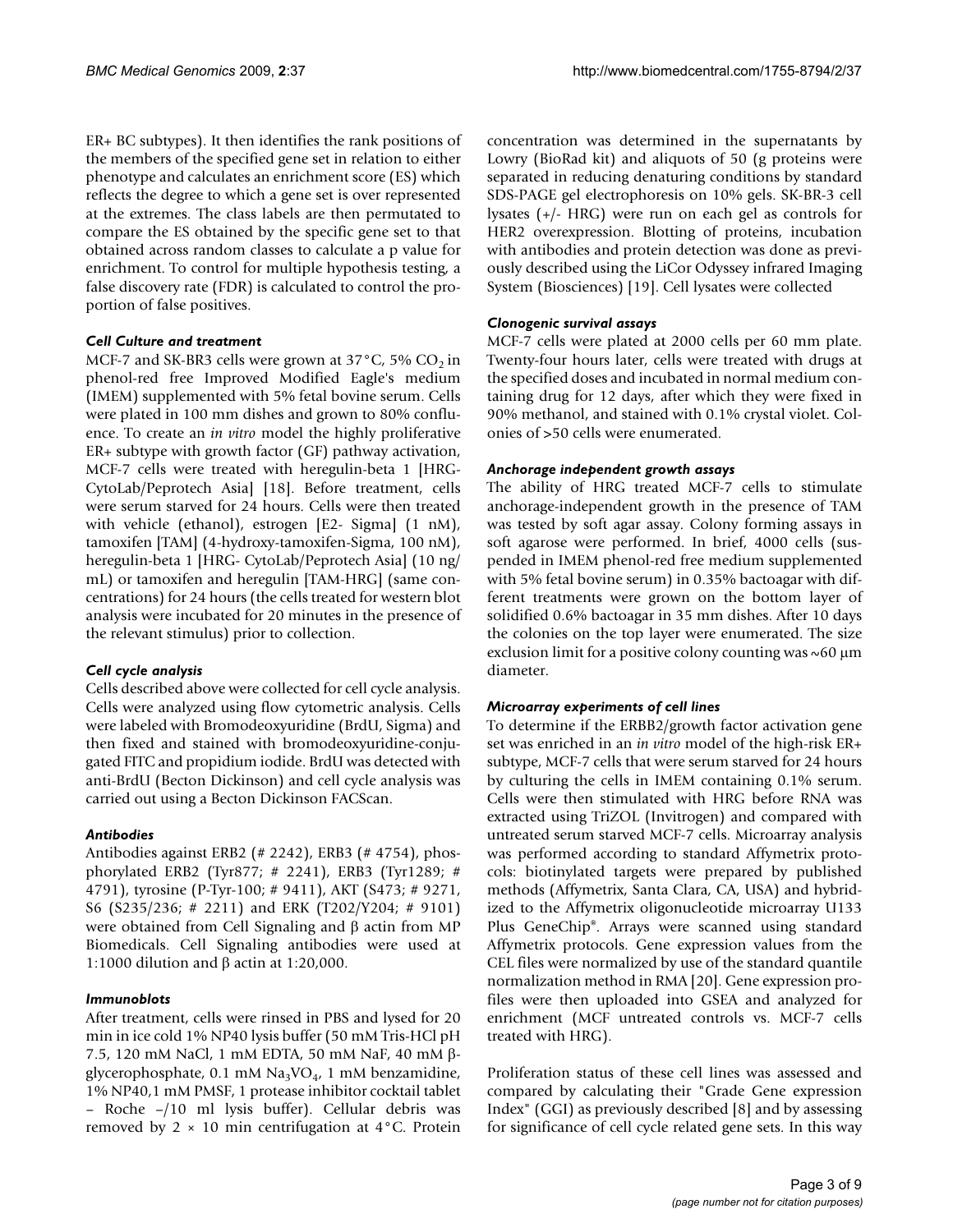we could determine if the MCF-7 cells treated with HRG had a higher GGI, i.e. higher expression of proliferation genes compared with untreated MCF-7 cells. Cell samples corresponding to each treatment were arrayed in triplicate.

#### *Statistical Analysis*

Values are expressed as means with 95% confidence intervals (CIs). The effects of drug treatment (TAM, HRG, HRG+TAM) on MCF-7 cells were compared by the % S phase of serum-starved cells using a two sample t test.  $P \leq$ 0.05 was set as the criteria for statistical significance. Experiments were done in triplicate and repeated three times.

#### **Results**

#### *GSEA analysis of high-risk (luminal-B) and low (luminal-A) ER+ BC subtypes*

Previously we have reported that a ER+ BC subtype defined by high levels of expression of proliferation genes has a poor outcome on adjuvant tamoxifen monotherapy by analyzing 249 archival tissue samples from women diagnosed with early-stage breast cancer [6]. We applied GSEA to identify gene sets correlated with the poor prognosis ER+ BC subtype. Using a p value of <0.05 and false discovery rate (FDR) of  $\leq$ 0.20, there were 78 significant gene sets (Additional file 2). Many of these gene sets were, as expected, related to cell cycle function. Interestingly, there were a number of gene sets related to metabolic and apoptosis pathways. We were also interested to note the significance of the ERBB2 gene set ( $p =$  $0.02$ , FDR =  $0.09$ ), given that only a minority of these samples over-expressed HER2 by immunohistochemisty (+3). After excluding these samples (10%) we found that this gene set remained significantly enriched in the high risk ER+ BC subtype ( $p < 0.001$ , FDR = 0.01). It is known that overexpression of HER2 leads to tamoxifen resistance [21] but as the ERBB2 gene set could also represent signaling in response to any other growth factor, we hypothesized that it was activation of the downstream mediators of this pathway that could be playing an important role in contributing to the poor prognosis molecular subtype's phenotype of high proliferation and tamoxifen resistance. To further examine the biologic function of the ERBB2 gene set, we performed Ingenuity Pathway analysis (IPA). Neuregulin signaling was ranked the second top significant canonical pathway ( $p =$ 0.005) supporting the hypothesis that this gene set represented growth factor (GF) signaling (Additional file 3).

#### *HRG- treated MCF-7 breast cancer cells as a biological model for growth factor signaling pathway activation*

To create a model of growth factor (GF) pathway signaling activation, MCF-7 cells were treated with heregulin (HRG) [18]. MCF-7 cells normally express low or normal levels of HER2 and HER3 is found in HER2 immunoprecipitates when MCF-7 cells are treated with the HER3 ligand, HRG [18]. As seen in Figure 1a, MCF-7 cells treated with HRG do not over-express HER2 protein compared with SK-BR3 breast cancer cells that are known to contain amplified ERRB2. However, HRG stimulates phosphorylation of HER2 and HER3 at levels above untreated MCF-7 cells despite the lack of HER2 overexpression (Figure 1b). Phosphorylation of AKT, ERK/MAPK, and S6 were also induced by HRG, further supporting activation of GF signaling in response to stimulation by HRG.

#### *HRG-induced growth factor signaling results in resistance to tamoxifen in MCF-7 cells*

Next, we sought to determine if our model of HRGinduced GF pathway activation could induce resistance to tamoxifen. Tamoxifen's effects on the growth of MCF-7 cells were assessed by clonogenic and anchorage independent growth assays. As expected, treatment of MCF-7 cells with estrogen increased both clonogenic ( $p = 0.01$ ) and anchorage-independent colony formation  $(p =$ 0.001) and treatment with tamoxifen reduced it ( $p =$ 0002,  $p = 6.9 \times 10^{-12}$  respectively) (Figure 2a, b). However, treatment with HRG overcame tamoxifen's growth inhibitory effects on MCF-7 cells in both clonogenic ( $p = 6.7 \times$  $10^{-7}$ ) and anchorage-independent (p =  $1.4 \times 10^{-6}$ ) assays. Together, these data demonstrate that our *in vitro* model of GF pathway activation, as evidenced by phosphorylation of HER2, HER3, ERK and S6 can overcome tamoxifen-induced cell cycle arrest in MCF-7 cells, whose growth are normally highly sensitive to tamoxifen treatment.

As estrogen can regulate the transition of breast epithelial cells from G0 into S-phase of the cell cycle, we also examined the effects of HRG on cell cycle arrest induced by TAM under conditions of low growth factors. Treatment of MCF-7 cells with TAM for 24 hours reduced the fraction of cells in S phase cells from 15.0% in cells that had been cultured without serum for 24 hours to 4.7% ( $p = 3.4 \times$ 10-6). Treatment with HRG and E2 caused an increase in the % of cells in S phase under these conditions ( $p < 0.001$ ) for both). Treatment of MCF-7 cells with both TAM and HRG caused the percentage of S phase cells to increase to 51.0% ( $p = 3.6 \times 10^{-8}$  when compared with TAM alone). This result was similar to increase in S-phase fraction observed following treatment with HRG alone (Figure 2c). Together, the results of these experiments support the hypothesis derived from the GSEA-analyzed human microarray data proposing that the activation of the downstream mediators of GF signaling contributes to tamoxifen resistance in ER+ BC.

#### *Gene expression profiling of HRG-treated MCF-7 cells identifies a similar expression profile to the highly proliferative (luminal-B) ER+ human breast cancer subtype*

Previous microarray cluster analysis has shown that MCF-7 cells are characterized by high expression of genes asso-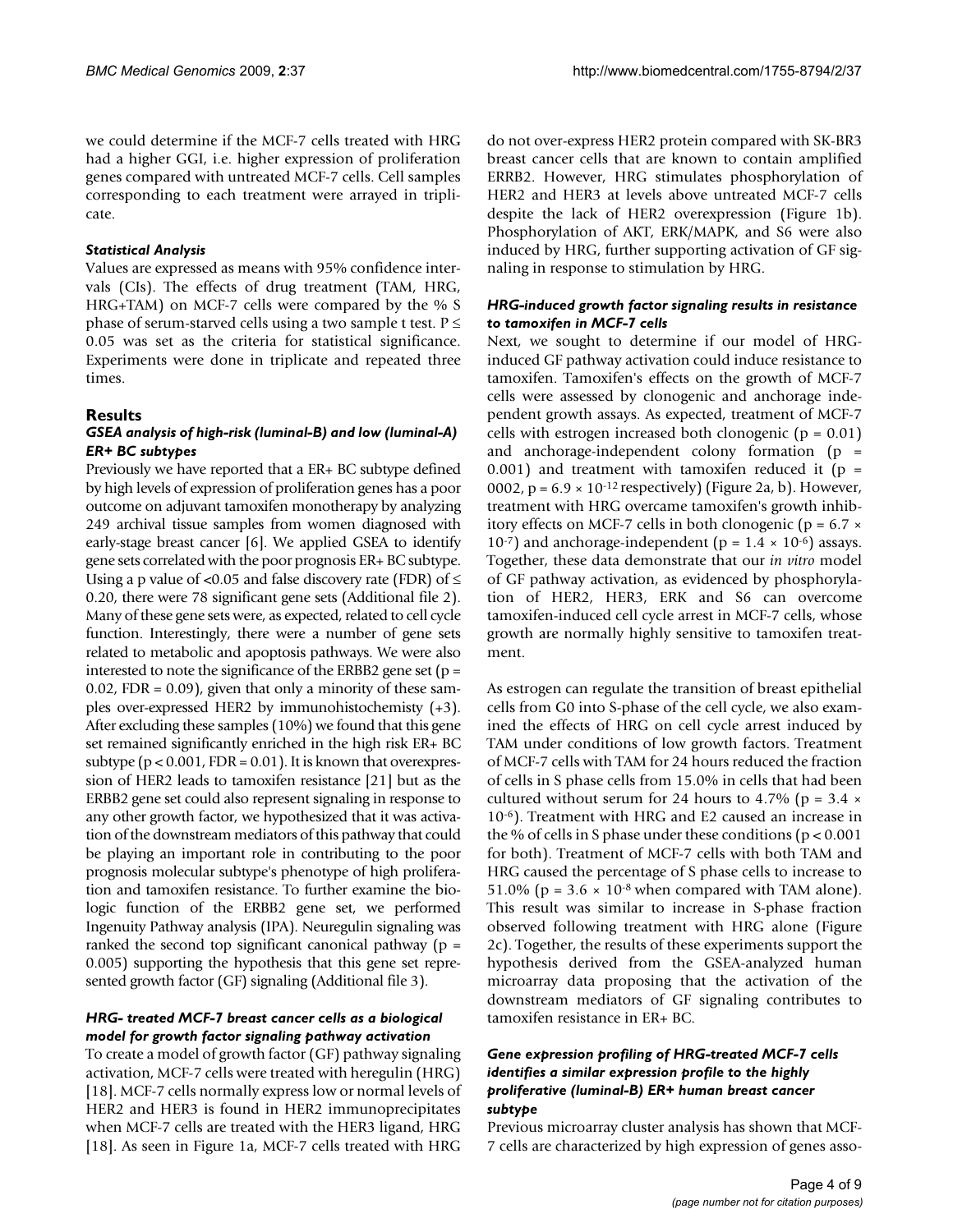

**Western blot analysis for HER2 and HER3 and phosphorylated- HER2 (P-HER2), HER3 (P-HER3), AKT (P-AKT), S6 (P-S6) and ERK (P-ERK) in serum starved MCF-7 cells treated with vehicle (C), tamoxifen [100 nM] (TAM), heregulin [10 ng/mL] (HRG) or tamoxifen and heregulin (HRG-TAM)**. **(A)** SK-BR3 cells were a positive control for HER2 overexpression. Compared with the SK-BR3 cells, the MCF7 cells do not overexpress HER2. **(B)** HRG alone or in combination with tamoxifen stimulates HER2, HER3, AKT, S6 and ERK phosphorylation as compared to vehicle and tamoxifen alone. These figures shows a representative blot from three separate western blots.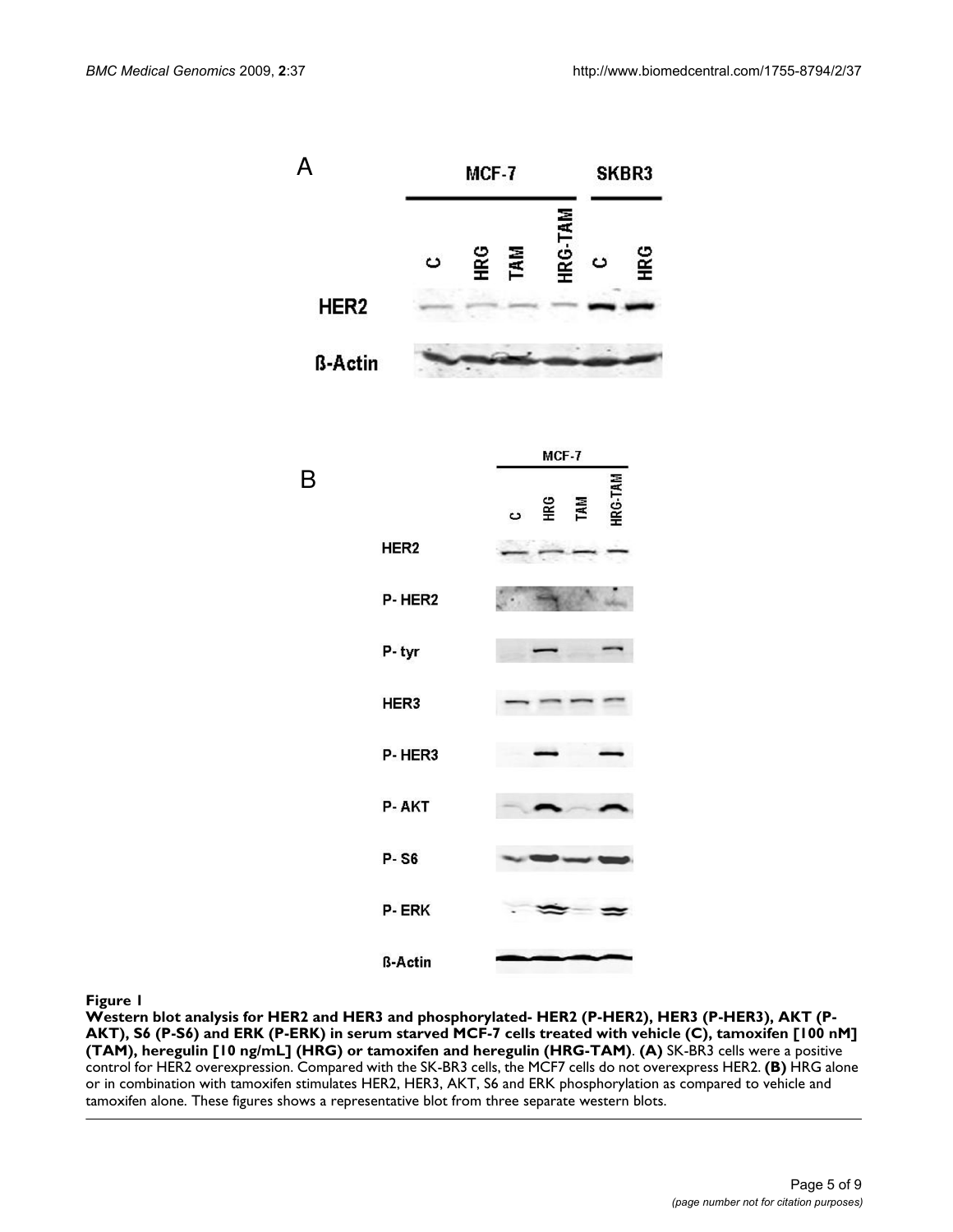

**Heregulin reverses the anti-proliferative effect of tamoxifen in clonogenic and anchorage independent assays**. **(A) Clonogenic assays**: MCF-7 cells cultured at low density in standard 60 mm tissue culture plates. Cells were treated with vehicle (control), estrogen [1 nM] (E2), tamoxifen [100 nM] (TAM), heregulin [10 ng/mL] (HRG) or tamoxifen and heregulin (HRG-TAM) and colonies enumerated after 12 days.  $*_p$  < 0.001 comparing tamoxifen-treated and heregulin with tamoxifen treated cultures. **(B) Anchorage-independent growth assays**: MCF-7 cells in 0.35% bactoagar with the different treatments as above were grown on the bottom layer of 0.6% bactoagar in 35 mm tissue culture plates. Colonies were enumerated after 10 days. \*P < 0.001 comparing tamoxifen-treated and heregulin with tamoxifen treatedcultures Graphs represent the mean colony number of nine dishes. Error bars indicate 95% CI. **(C)**: Serum starved MCF-7 cells were treated with vehicle (control), tamoxifen [100 nM] (TAM), heregulin [10 ng/mL] (HRG) or tamoxifen and heregulin (HRG-TAM) for 24 hours and analyzed by flow cytometry. Each column represents the mean of the percentage of cells in G1 and S phase of the cell cycle from triplicate plates; error bars indicate 95%CI;  $*$  p < 0.001 comparing TAM and control;  $\#$  p < 0.001 comparing TAM and HRG-TAM cells.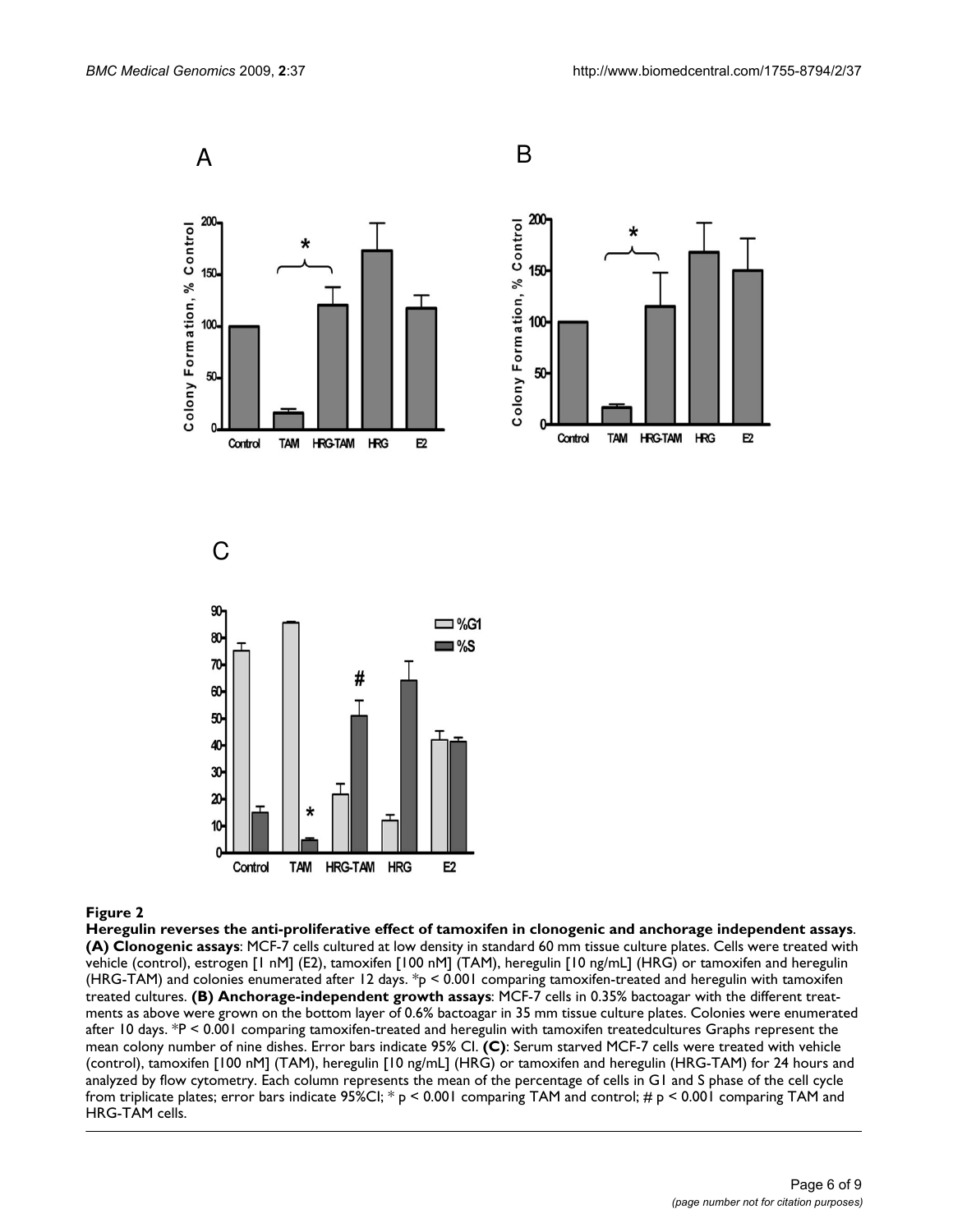ciated with luminal epithelial cells, including the estrogen receptor and that this cell line is an acceptable model for the ER+/ERBB2- luminal tumors [22]. To examine whether treatment of MCF-7 cell lines with HRG results in enrichment of the ERBB2/GF signaling gene set and a highly proliferative phenotype compared with untreated MCF-7 cells, RNA was extracted for microarray analysis. Gene expression profiles were then uploaded into GSEA to determine if the ERBB2/GF signaling gene set was highly correlated with the HRG-treated MCF-7 cells. This was confirmed ( $p < 0.001$ , FDR = 0.16), supporting our immunohistochemistry protein phosphorylation results. Other gene sets supporting up-regulation of the cell cycle function were also significantly enriched in the HRGtreated MCF-7 cells (Additional file 4)

Finally, the quantitative assessment of the proliferation activity of HRG-treated MCF-7 cells was compared with untreated cells using the GGI. This analysis confirmed that the HRG-treated cells had higher GGI scores ( $p = 0.02$ ). These data suggest that HRG-treated MCF-7 cells may be useful as an *in vitro* model of the luminal-B ER+ BC subtype.

### **Discussion**

In order to identify important underlying oncogenic pathways that could be contributing to the poor prognosis of the luminal-B, ER+ BC subtype, we have used gene set enrichment analysis (GSEA) to interrogate microarray data derived from human breast cancer to generate potential biological hypotheses. To our knowledge, this is the first study specifically investigating the biology of the luminal-B ER+ BC subtype. Here, we have shown that MCF-7 cells, which are normally highly sensitive to tamoxifen treatment *in vitro*, can, overcome tamoxifen-induced cell cycle arrest when treated with the HER3 ligand heregulin (HRG), which creates a scenario of growth factor pathway activation, supporting the GSEA-derived hypothesis. MCF-7 cells treated with HRG also have higher expression of proliferation genes correlating with significantly higher GGI levels. Furthermore, we subsequently confirmed enrichment of the growth factor signaling gene set in the HRG-treated MCF-7 cell lines which was associated with phosphorlyation of important downstream proteins commonly used to identify activation of this pathway.

Whilst we curated the growth factor signaling gene set from those genes associated with the ERBB2 over-expressing breast cancer subtype of Perou et al [9], it is possible that this set of genes can be expressed in response to activation of any other growth factor or activating mutation in the major signaling pathways downstream of growth factor receptors. Two recent studies however, have demonstrated the importance of ligand-induced signal amplification as an important mechanism of HER2 receptor and pathway activation in tumors with low HER2 levels [18,23]. Notably, MCF-7 cells are known to have low levels of HER2 protein expression. Tamoxifen resistance in ER+ BC is a major clinical problem and whilst mechanisms of inherent and acquired tamoxifen resistance are not fully understood, there is growing evidence of the significance of activation of receptor tyrosine kinase pathways. As HER2 is such an important kinase in breast cancer, it is not inconceivable that certain breast cancers with low overall HER2 expression but with many activated receptors are still highly dependent on this pathway for proliferation and growth. Our study provides evidence that activation of growth factor signaling could be a significant contributor to the luminal-B phenotype of ER+ BC. Further experiments to define if our observations are mediated through HER2 or other members of the EGFR family will be important to determine if targeting activated ERBB2 signaling in patients with the luminal-B phenotype could be of therapeutic benefit. A recent study reported that the gene expression profile associated with insulin-like growth factor treatment of MCF7 cells contained significant overlap with gene signatures derived from breast cancer cell lines that over-expressed EGFR and ERBB2 [24]. This is not surprising as many growth factors activate downstream ERK/MAPK and PI3K/AKT/mTOR signaling but emphasizes that further clinical and laboratory studies will need to be performed to identify if there is a predominant therapeutic target in this subtype of ER+ BC, or if multiple pathways will need to be inhibited to produce clinical benefit in these patients.

The present study also illustrates the ability of generating a biological hypothesis derived from the gene expression profiles of microarray-defined breast cancer molecular subtypes. Heterogeneity of breast cancer clinical behavior and response to tamoxifen has long been apparent to clinicians despite positive expression of the estrogen receptor and its related genes. Studies analyzing ER+ BC prognosis using whole genome microarray data have suggested that ER+ BC is biologically heterogeneous due to the influence of other oncogenic pathways [2-4,6,9]. Thus far however, there has been little research into the pathogenic mechanisms characterizing the individual molecular subtypes apart from the HER2 subtype. Oh and colleagues have proposed abnormal apoptosis and interferon regulation as also contributing to the luminal-B/poor prognostic ER+ BC phenotype [5]. Elucidation of the underlying biological mechanisms is critical for pinpointing an effective therapeutic strategy.

The current data supports the literature on the use of GSEA as a valuable means of generating biological hypotheses utilizing microarray data. A limitation of GSEA is that it relies absolutely on the quality of the gene set that is being analyzed for enrichment and as it uses predefined gene sets, it does not "discover" new information from the magnitude of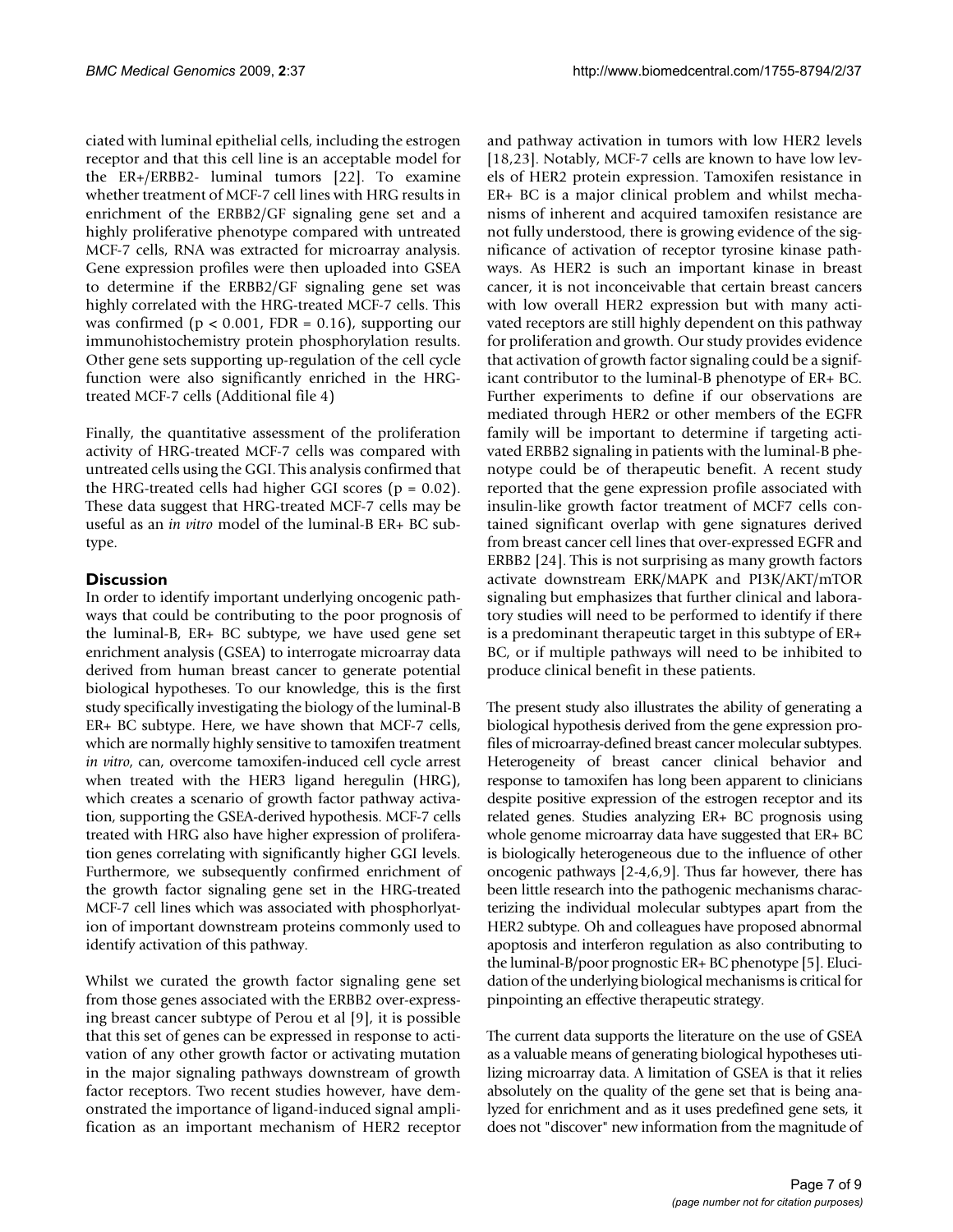data available. Other new bioinformatics methods that are being developed will hopefully further our understanding of the underlying oncogenic networks characterizing each of the breast cancer molecular subtypes [25,26].

#### **Conclusion**

In summary, we propose that activation of growth factor signaling contributes to the highly proliferative, relatively tamoxifen-insensitive, luminal-B ER+ BC phenotype and that this signaling is independent of HER2 over-expression. Our study suggests that for this subgroup of ER+ breast cancer patients, targeting this pathway and its upstream mediators could be a useful therapeutic strategy that should be explored in the clinical setting.

#### **Competing interests**

The authors declare that they have no competing interests.

#### **Authors' contributions**

SL and GAM was responsible for the design and execution of the study, collation of study materials, the microarray analysis of study samples, the collection, assembly and verification of the data, data and statistical analysis and interpretation and final manuscript writing; BHK assisted with the microarray analysis of study samples, data analysis and interpretation; FL provided technical support with the microarray analysis; NMC assisted with the western blots; MJP provided the study funding; GAM, TS and CS supervised the study. All authors read and approved the final manuscript.

### **Additional material**

#### **Additional file 1**

*Growth Factor activation/ERBB2 gene set. List of Affymetrix probe sets and annotations used for the growth factor/ERBB2 signaling gene set used in the GSEA.*

Click here for file

[\[http://www.biomedcentral.com/content/supplementary/1755-](http://www.biomedcentral.com/content/supplementary/1755-8794-2-37-S1.xls) 8794-2-37-S1.xls]

## **Additional file 2**

*Table of results generated from Gene Set Enrichment Analysis (GSEA) comparing ER+ BC subtypes. GSEA comparing low and high-risk ER+ BC subtypes as defined by the GGI. 536 gene sets were assessed for enrichment. Cut-off is taken at a nominal p value < 0.05 and a false discovery rate (FDR) < 0.20.* ES: enrichment score; Norm ES: nomalized enrichment score; p value: nominal p value; FDR: false discovery rate; Color coded pathways: Grey: cell cycle; Pink: metabolismrelated; Red: ERBB2/PI3K/AKT-related; Green: apoptosis-related; Blue: DNA damage pathways*. For further information see: [http://](http://www.broad.mit.edu/gsea/) [www.broad.mit.edu/gsea/](http://www.broad.mit.edu/gsea/)* Click here for file

[\[http://www.biomedcentral.com/content/supplementary/1755-](http://www.biomedcentral.com/content/supplementary/1755-8794-2-37-S2.xls) 8794-2-37-S2.xls]

### **Additional file 3**

*Ingenuity Pathways Analysis of the growth factor/ERBB2 signaling gene set. Growth factor/ERBB2 signaling gene set: molecular network proposed by Ingenuity Pathways Analysis (IPA). Top significant canonical pathways is "Neuregulin signaling" (p = 0.005), top related function is "Cancer" (p = 0.00001). Colored nodes represent genes present in the gene set.*

Click here for file

[\[http://www.biomedcentral.com/content/supplementary/1755-](http://www.biomedcentral.com/content/supplementary/1755-8794-2-37-S3.png) 8794-2-37-S3.png]

#### **Additional file 4**

*GSEA from MCF-7 cell lines treated with heregulin (HRG). Table showing enrichment results for the MCF-7 cell lines treated with heregulin (HRG).*

Click here for file

[\[http://www.biomedcentral.com/content/supplementary/1755-](http://www.biomedcentral.com/content/supplementary/1755-8794-2-37-S4.xls) 8794-2-37-S4.xls]

### **Acknowledgements**

Sherene Loi is supported by the American Society of Clinical Oncology (ASCO) Young Investigators's grant, the National Breast Cancer Foundation of Australia, the National Health and Medical Research Council of Australia and the Royal Australian College of Physicians'. Grant McArthur is the Weary Dunlop Cancer Research Fellow of the Cancer Council of Victoria. The authors thank Andrew Deans for helpful discussion. This work was supported by grants from the Cancer Council of Victoria, Australia. Christos Sotiriou is supported by the E. Lauder Breast Cancer Foundation, the MEDIC foundation and Belgian National Foundation for Research (FNRS). Benjamin Haibe-Kains is supported by the Belgian National Foundation for Cancer Research (FNRS).

#### **References**

- 1. Loi S, Piccart M, Sotiriou C: **[The use of gene-expression profiling](http://www.ncbi.nlm.nih.gov/entrez/query.fcgi?cmd=Retrieve&db=PubMed&dopt=Abstract&list_uids=17088071) [to better understand the clinical heterogeneity of estrogen](http://www.ncbi.nlm.nih.gov/entrez/query.fcgi?cmd=Retrieve&db=PubMed&dopt=Abstract&list_uids=17088071) receptor positive breast cancers and tamoxifen response.** *Crit Rev Oncol Hematol* 2007, **61(3):**187-194.
- 2. Jansen MP, Foekens JA, van Staveren IL, Dirkzwager-Kiel MM, Ritstier K, Look MP, Meijer-van Gelder ME, Sieuwerts AM, Portengen H, Dorssers LC, *et al.*: **[Molecular classification of tamoxifen-resist](http://www.ncbi.nlm.nih.gov/entrez/query.fcgi?cmd=Retrieve&db=PubMed&dopt=Abstract&list_uids=15681518)[ant breast carcinomas by gene expression profiling.](http://www.ncbi.nlm.nih.gov/entrez/query.fcgi?cmd=Retrieve&db=PubMed&dopt=Abstract&list_uids=15681518)** *J Clin Oncol* 2005, **23(4):**732-740.
- 3. Ma XJ, Wang Z, Ryan PD, Isakoff SJ, Barmettler A, Fuller A, Muir B, Mohapatra G, Salunga R, Tuggle JT, *et al.*: **[A two-gene expression](http://www.ncbi.nlm.nih.gov/entrez/query.fcgi?cmd=Retrieve&db=PubMed&dopt=Abstract&list_uids=15193263) [ratio predicts clinical outcome in breast cancer patients](http://www.ncbi.nlm.nih.gov/entrez/query.fcgi?cmd=Retrieve&db=PubMed&dopt=Abstract&list_uids=15193263) [treated with tamoxifen.](http://www.ncbi.nlm.nih.gov/entrez/query.fcgi?cmd=Retrieve&db=PubMed&dopt=Abstract&list_uids=15193263)** *Cancer Cell* 2004, **5(6):**607-616.
- 4. Paik S, Shak S, Tang G, Kim C, Baker J, Cronin M, Baehner FL, Walker MG, Watson D, Park T, *et al.*: **[A multigene assay to predict](http://www.ncbi.nlm.nih.gov/entrez/query.fcgi?cmd=Retrieve&db=PubMed&dopt=Abstract&list_uids=15591335) [recurrence of tamoxifen-treated, node-negative breast can](http://www.ncbi.nlm.nih.gov/entrez/query.fcgi?cmd=Retrieve&db=PubMed&dopt=Abstract&list_uids=15591335)[cer.](http://www.ncbi.nlm.nih.gov/entrez/query.fcgi?cmd=Retrieve&db=PubMed&dopt=Abstract&list_uids=15591335)** *N Engl J Med* 2004, **351(27):**2817-2826.
- 5. Oh DS, Troester MA, Usary J, Hu Z, He X, Fan C, Wu J, Carey LA, Perou CM: **[Estrogen-regulated genes predict survival in hor](http://www.ncbi.nlm.nih.gov/entrez/query.fcgi?cmd=Retrieve&db=PubMed&dopt=Abstract&list_uids=16505416)[mone receptor-positive breast cancers.](http://www.ncbi.nlm.nih.gov/entrez/query.fcgi?cmd=Retrieve&db=PubMed&dopt=Abstract&list_uids=16505416)** *J Clin Oncol* 2006, **24(11):**1656-1664.
- Loi S, Haibe-Kains B, Desmedt C, Lallemand F, Tutt AM, Gillet C, Ellis P, Harris A, Bergh J, Foekens JA, *et al.*: **[Definition of clinically dis](http://www.ncbi.nlm.nih.gov/entrez/query.fcgi?cmd=Retrieve&db=PubMed&dopt=Abstract&list_uids=17401012)[tinct molecular subtypes in estrogen receptor-positive](http://www.ncbi.nlm.nih.gov/entrez/query.fcgi?cmd=Retrieve&db=PubMed&dopt=Abstract&list_uids=17401012) [breast carcinomas through genomic grade.](http://www.ncbi.nlm.nih.gov/entrez/query.fcgi?cmd=Retrieve&db=PubMed&dopt=Abstract&list_uids=17401012)** *J Clin Oncol* 2007, **25(10):**1239-1246.
- 7. Wirapati P, Sotiriou C, Kunkel S, Farmer P, Pradervand S, Haibe-Kains B, Desmedt C, Ignatiadis M, Sengstag T, Schutz F, *et al.*: **[Meta-analy](http://www.ncbi.nlm.nih.gov/entrez/query.fcgi?cmd=Retrieve&db=PubMed&dopt=Abstract&list_uids=18662380)[sis of gene expression profiles in breast cancer: toward a uni](http://www.ncbi.nlm.nih.gov/entrez/query.fcgi?cmd=Retrieve&db=PubMed&dopt=Abstract&list_uids=18662380)-**